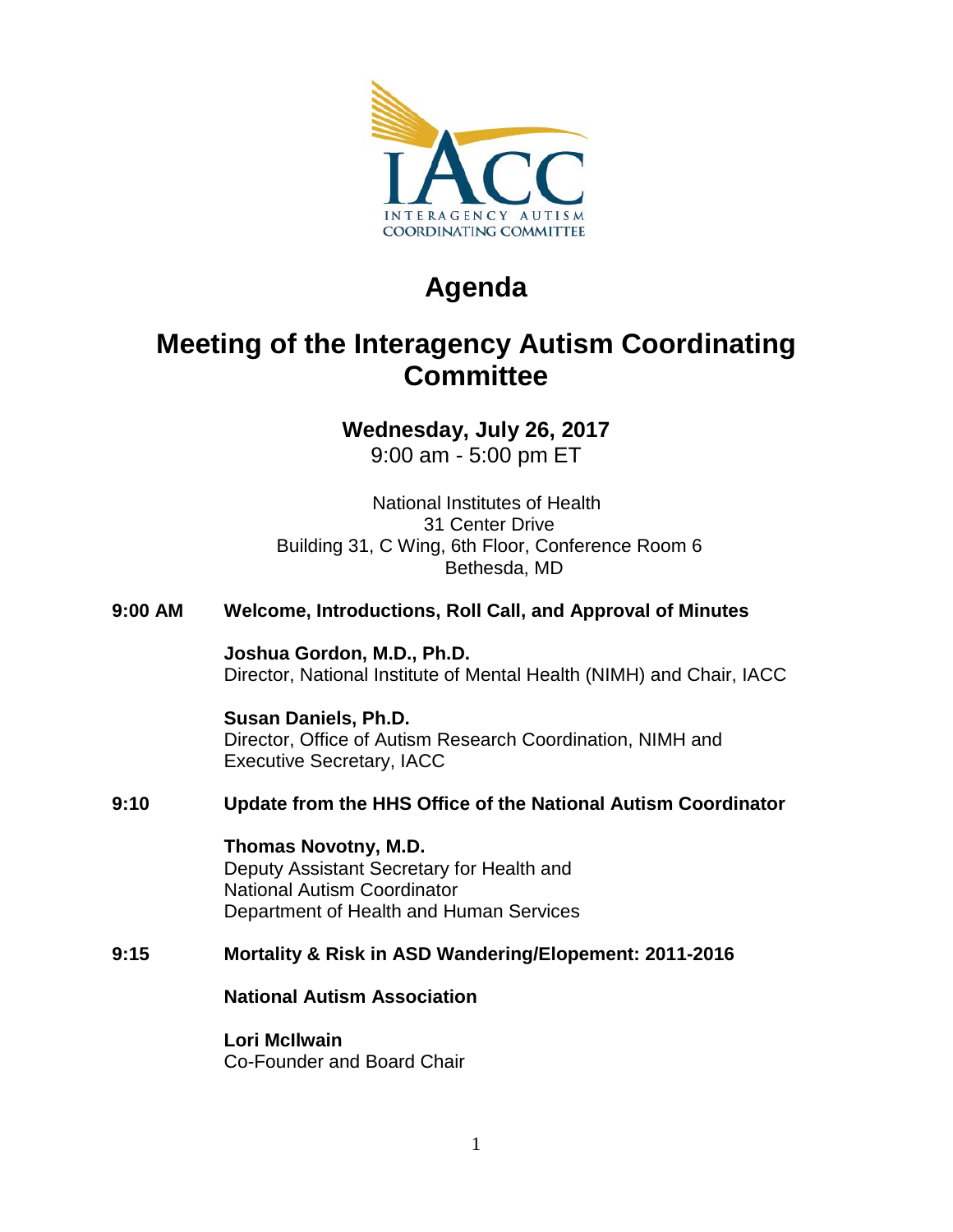#### **9:45 Injury Prevention Strategies for Wandering in Families of Children with ASD**

**Interactive Autism Network**

**Paul Lipkin, M.D. Director** 

- **10:15 Committee Discussion of Wandering Presentations**
- **10: 45 Morning Break**
- **11:00 Committee Business**

#### **Susan Daniels, Ph.D.**

Director, Office of Autism Research Coordination, NIMH and Executive Secretary, IACC

**Joshua Gordon, M.D., Ph.D.** Director, National Institute of Mental Health (NIMH) and Chair, IACC

- **12:00 PM Lunch** Building 31 Cafeteria
- **1:00** Public Comment Session

#### **Joshua Gordon, M.D., Ph.D.**

Director, National Institute of Mental Health (NIMH) and Chair, IACC

**Karen Mowrer, Ph.D.** Science Policy Analyst

Office of Autism Research Coordination, NIMH

#### **2:15 Autism After 21**

**Madison House Autism Foundation**

**JaLynn Prince** President and Founder

## **Adrienne McBride**

Executive Director